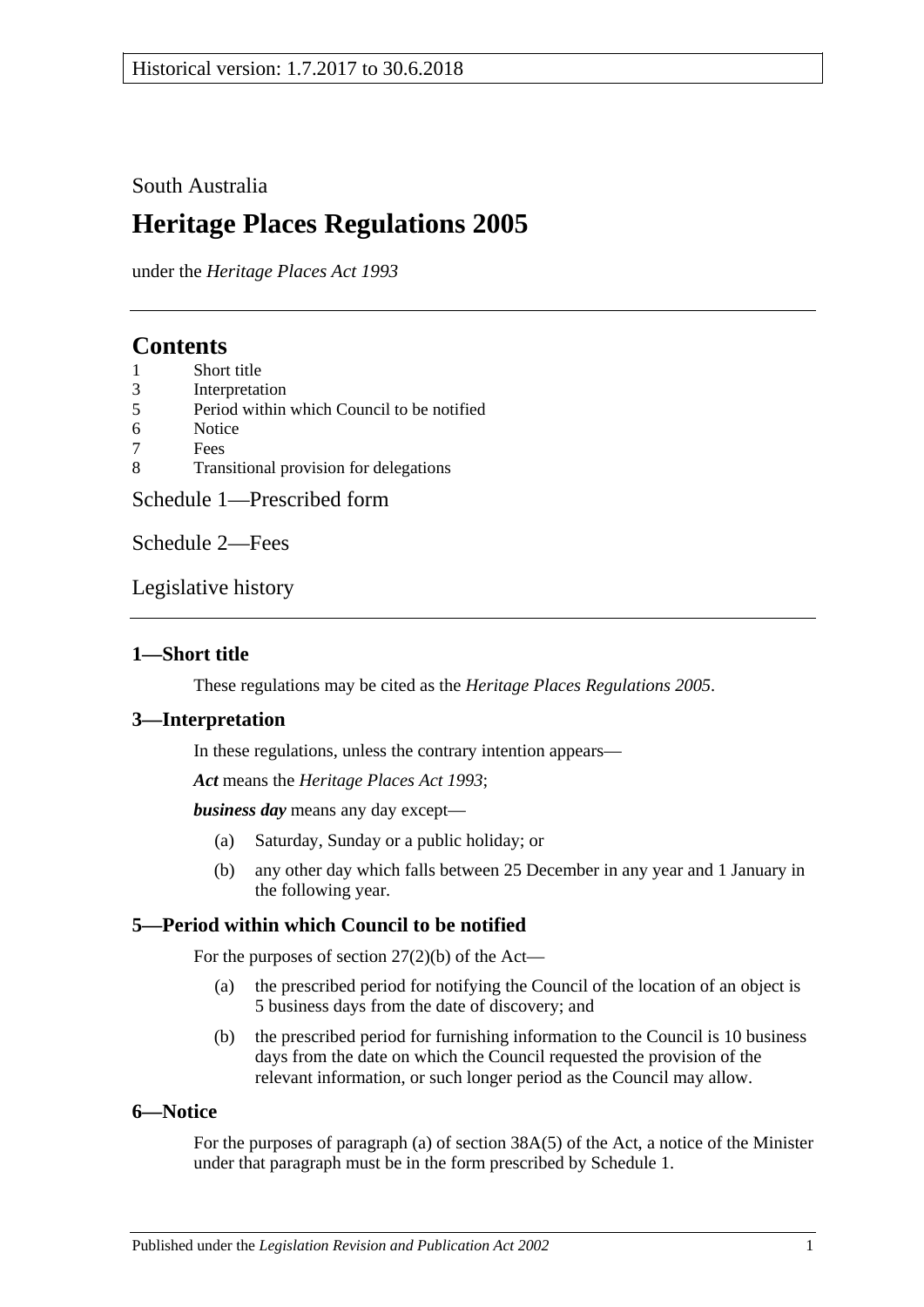### <span id="page-1-0"></span>**7—Fees**

- (1) The fees set out in Schedule 2 are payable to the Council.
- (2) The Council may waive or reduce a fee if satisfied that it is appropriate to do so in a particular case.

### <span id="page-1-1"></span>**8—Transitional provision for delegations**

A delegation made by the State Heritage Authority may continue to operate as if it were a delegation made by the Council until that delegation is varied or revoked by the Council.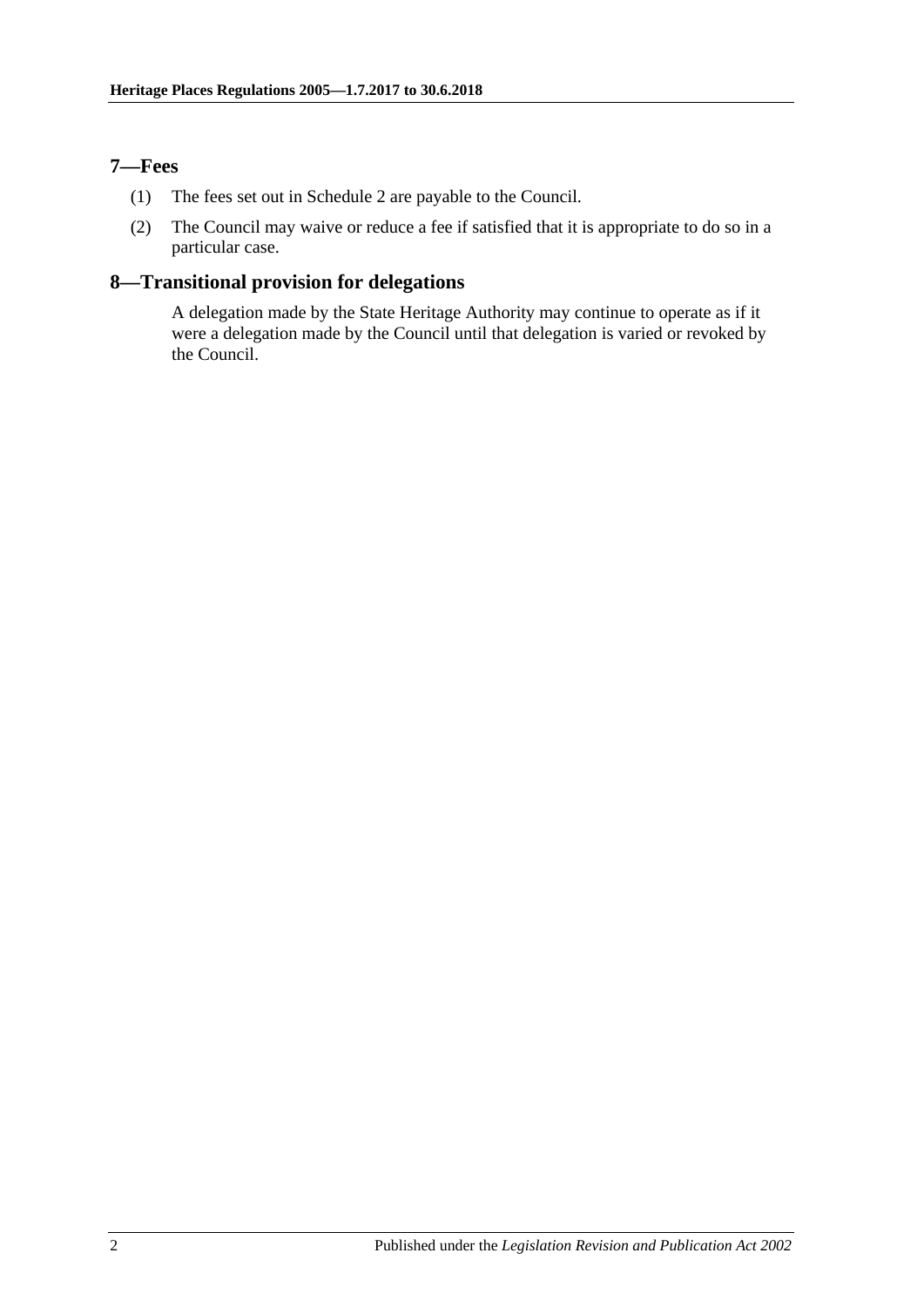File No

## <span id="page-2-0"></span>**Schedule 1—Prescribed form**

### Heritage Places Act 1993

NOTICE for the purposes of section 38A(5) of the Act

| <b>PART A-Notice</b>                                                                    |               |                 |  |
|-----------------------------------------------------------------------------------------|---------------|-----------------|--|
| To:                                                                                     |               |                 |  |
| Title: Mr/Mrs/Ms                                                                        | Last<br>Name: | Given<br>Names: |  |
| Company Name<br>(if applicable):                                                        |               |                 |  |
| Postal Address:                                                                         |               |                 |  |
| Street Address (if different<br>from above) or other<br>information relevant to service |               |                 |  |

- $\mathbf{1}$ It is alleged that you have engaged in conduct in contravention of the *Heritage Places* Act 1993 ("the Act"). The particulars of the alleged contravention are set out in Part B of this notice.
- $\overline{2}$ The purposes of this notice is to give you the opportunity to elect to be prosecuted for the alleged contravention under section  $38A(5)(a)$  of the Act. If you do not elect to be prosecuted, the Minister, a local council, or any other person acting with the leave of the Environment, Resources and Development Court may commence civil penalty proceedings under section  $38A(1)(c)$  of the Act for the purposes of obtaining an order from the Court that you pay into the South Australian Heritage Fund an amount as a monetary penalty on account of the contravention. In these civil proceedings, any contravention of the Act would only need to be proved "on the balance of probabilities".
- 3 If you elect to be prosecuted rather than facing the civil penalty proceedings, you must serve a written notice on the Minister within 21 days after service of this notice.
- $\overline{\mathbf{4}}$ The following matters are relevant to the provision of a notice of election to the Minister:
	- $(1)$ The notice must be addressed to the Minister as follows:

### [Insert relevant information]

 $(2)$ You may choose to use the pro forma notice to the Minister attached to this document, or you may inform the Minister by letter if you so wish.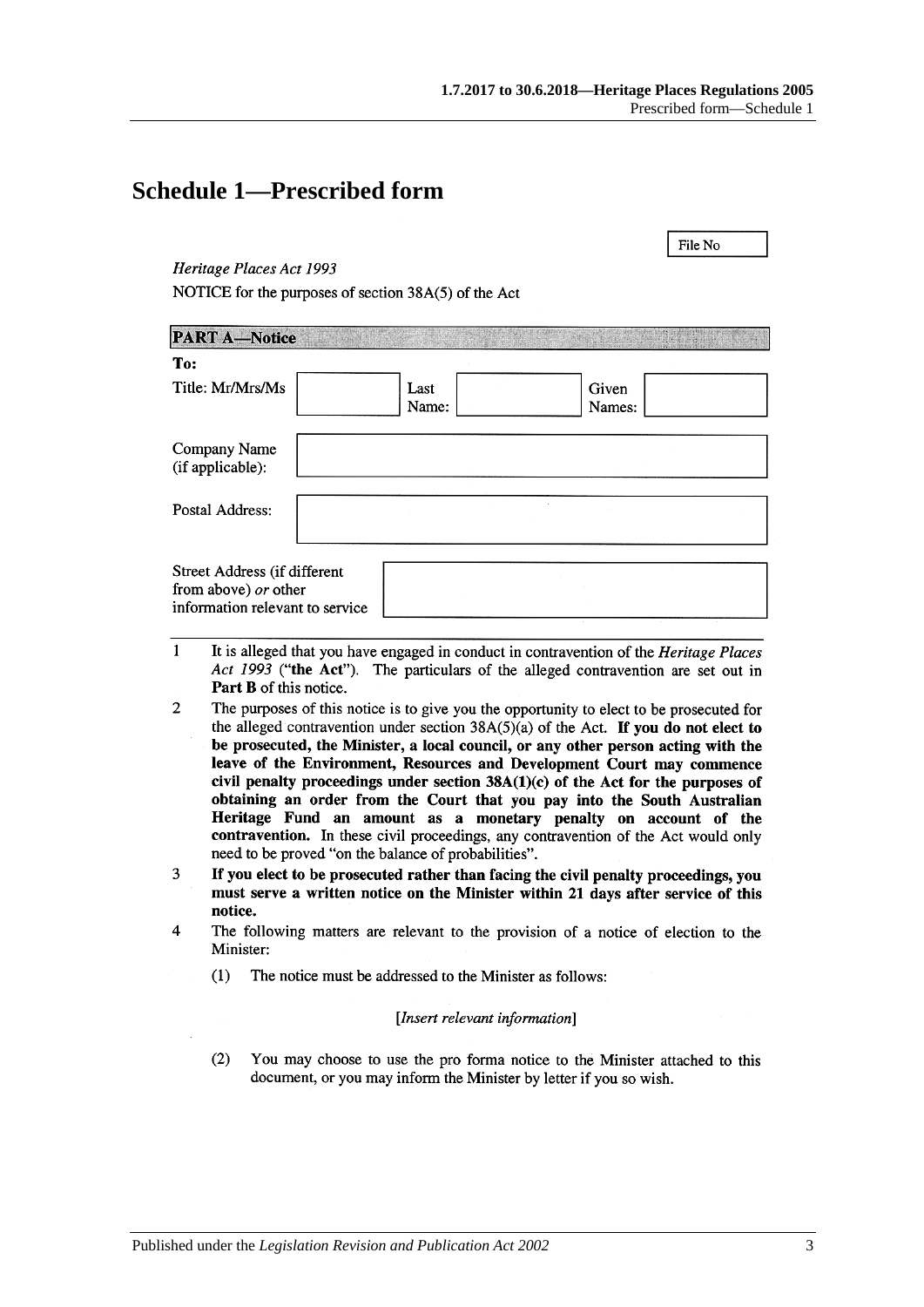- $(3)$ Please quote your name and the File Number shown at the top of this document.
- $(4)$ Act be Additional information about the can obtained from www.environment.sa.gov.au/heritage. Information concerning this Notice can be obtained by telephone from the Manager, Heritage Branch-Telephone [insert relevant number]. There is also some additional general information set out below.
- If you do not respond within 21 days after service of this notice, proceedings  $(5)$ may be commenced to recover the "civil penalty" in the Environment, Resources and Development Court.

| <b>PART B-Particulars of alleged contravention</b> |  |              |  |  |  |
|----------------------------------------------------|--|--------------|--|--|--|
| Name of State Heritage<br>Place (if applicable):   |  | Register No: |  |  |  |
| <b>Address or Location:</b>                        |  |              |  |  |  |
| The details of the contravention are as follows:   |  |              |  |  |  |
|                                                    |  |              |  |  |  |
|                                                    |  |              |  |  |  |
| Issued by:                                         |  | Date:        |  |  |  |

### **PART C-General information**

#### $\mathbf{1}$ **Heritage Places Act 1993**

The *Heritage Places Act 1993* is an Act to make provision for the identification, recording and conservation of places and objects of non-Aboriginal heritage significance, to establish the South Australian Heritage Council, and for other purposes.

#### $\overline{2}$ **Section 38A-ERD Court**

- Subsection (1) allows an order to be made only where a contravention of the Act  $\bullet$ has occurred.
- Subsection  $(1)(c)$  allows the Court to order a monetary penalty to be paid into the South Australian Heritage Fund on account of the breach. A monetary penalty such as this is sometimes known as a "civil penalty" because it is a financial penalty imposed by a Court in civil proceedings. The penalty is intended as a deterrent.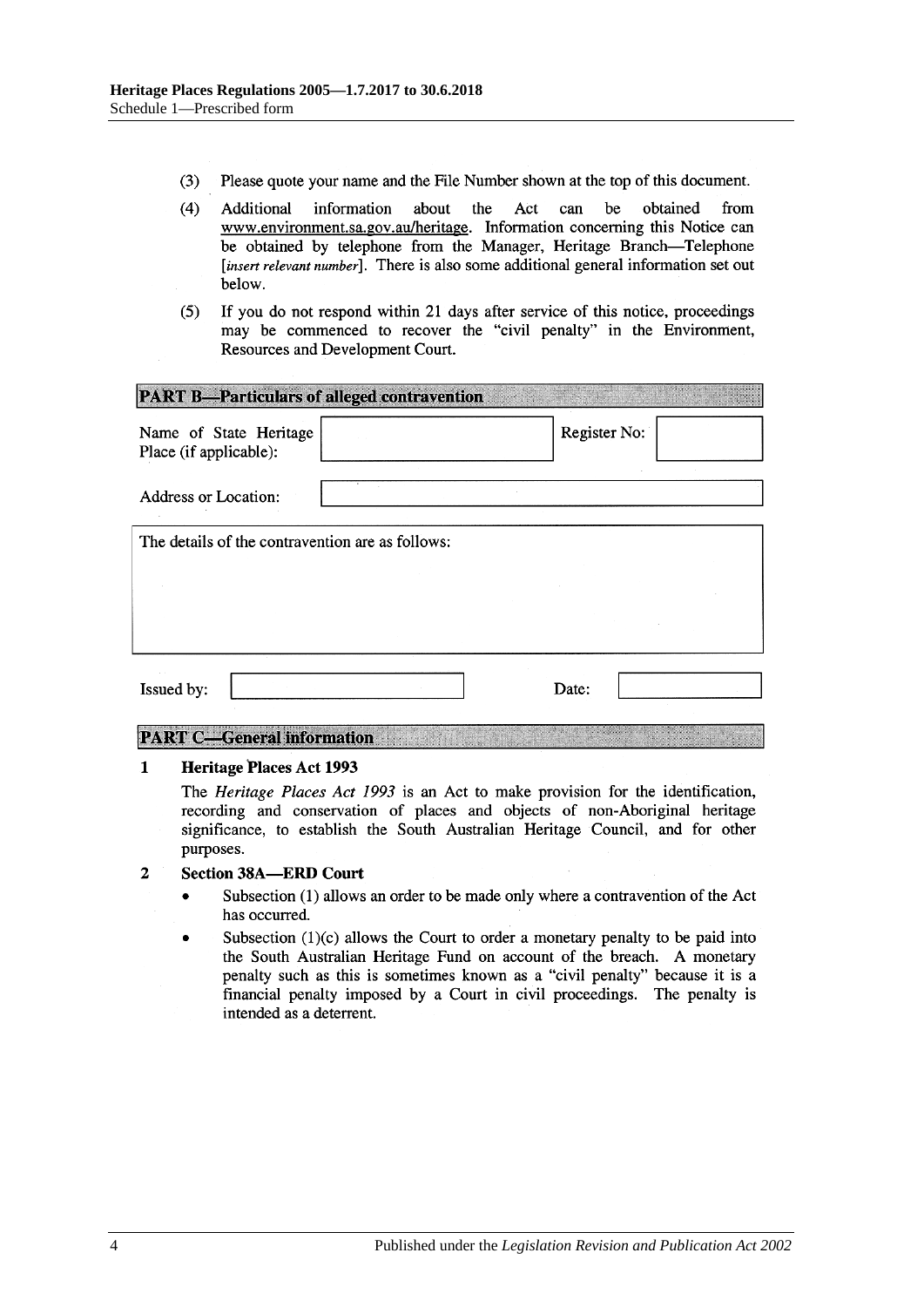- Subsection  $(5)(a)(i)$  imposes limits on the circumstances and manner of application and use of a civil penalty order. A person who is faced with the possibility of a civil penalty may elect to be prosecuted for a criminal offence, which must be proved at the higher standard of "beyond reasonable doubt".
- For the purposes of allowing a person to make an election, the Minister must serve a notice on the person advising the person that he or she may, by written notice to the Minister, elect to be prosecuted for the contravention, and allowing the person not less than 21 days to do so. This is the reason for the service of this notice.
- $\overline{3}$ Proceedings for a civil penalty are stayed if criminal proceedings are started or have already been started against the person for an offence that is the same (or substantially the same) as the conduct alleged to constitute the contravention to which the proceedings relate. They may be resumed if the criminal proceedings do not result in a formal finding of guilty being made against the person.
- $\overline{4}$ If an amount is paid in the civil proceedings, criminal proceedings may not be initiated against the person for an offence constituted by conduct that is the same (or substantially the same) as the conduct alleged to constitute the contravention in relation to which the amount has been paid.

### **Attachment**

### **Notice to the Minister**

 $\mathbf{1}$ I have received a notice from the Minister under section  $38A(5)(a)$  of the *Heritage* Places Act 1993 ("the Act") in connection with the proposed commencement of civil penalty proceedings in respect of a contravention of the Act.

The File No is:

 $\overline{2}$ In accordance with section  $38A(5)(a)$  of the Act I HEREBY GIVE NOTICE that I elect to be prosecuted for the alleged contravention.

| Name in full:                     |  |
|-----------------------------------|--|
| Signed:                           |  |
| Please also print signature here: |  |
| Contact details:                  |  |
| Date:                             |  |

## <span id="page-4-0"></span>**Schedule 2—Fees**

3

 $\overline{4}$ 

- 1 Certified copy of an entry in the Register in relation to a State Heritage Place, or an object identified by the Council under section 14(2) of the Act
- 2 Application for a certificate of exclusion in relation to land zoned "residential" under the relevant Development Plan—

\$33.25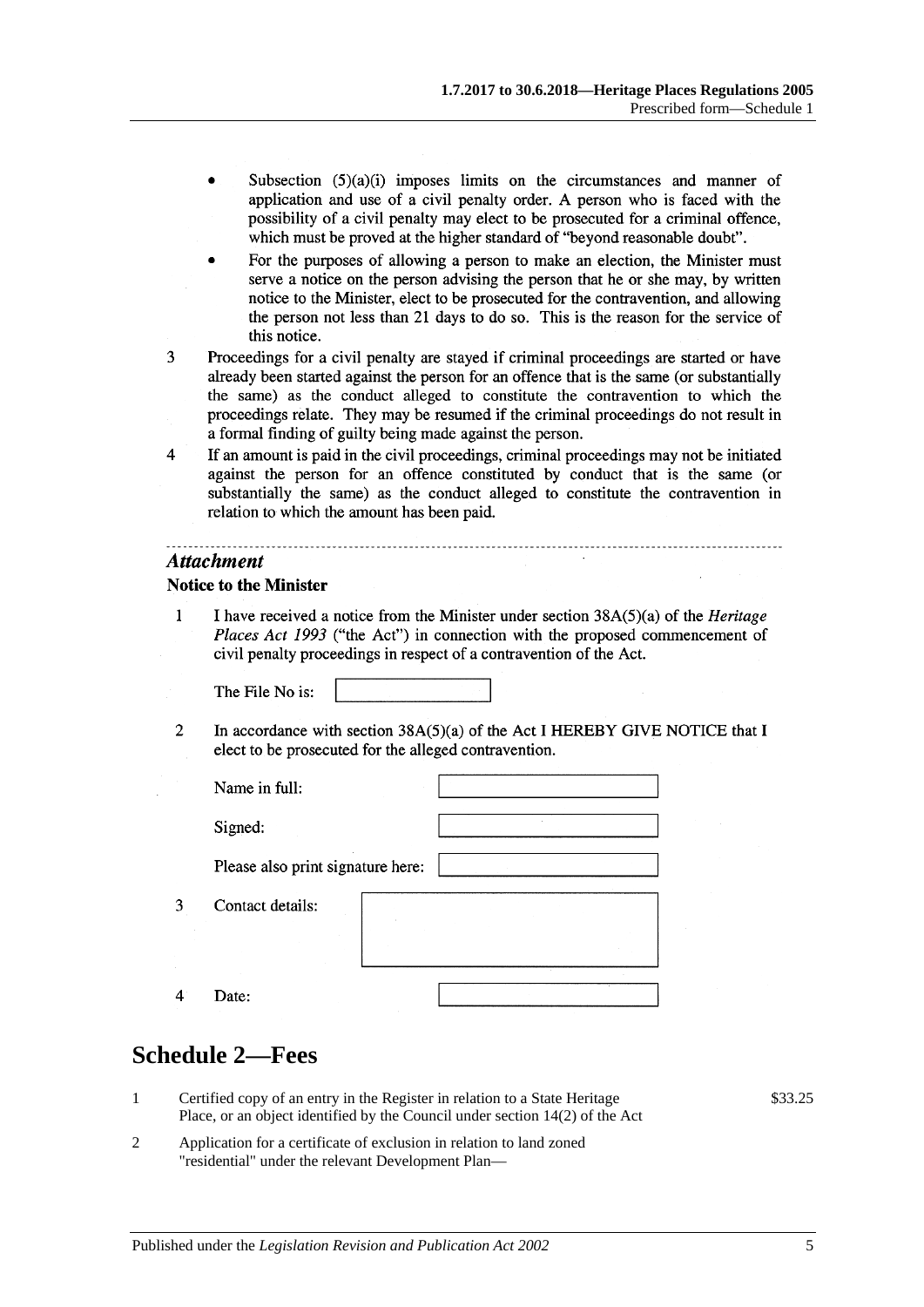| (a) | initial application fee<br>plus                                          | \$165                                              |
|-----|--------------------------------------------------------------------------|----------------------------------------------------|
| (b) | if the Council determines to invite public submissions                   | \$1497                                             |
|     | Application for a certificate of exclusion in relation to any other land | 5% of Valuer-General's<br>assessment of site value |
|     | Application for a permit under Part 5 Division 1 of the Act              | \$165                                              |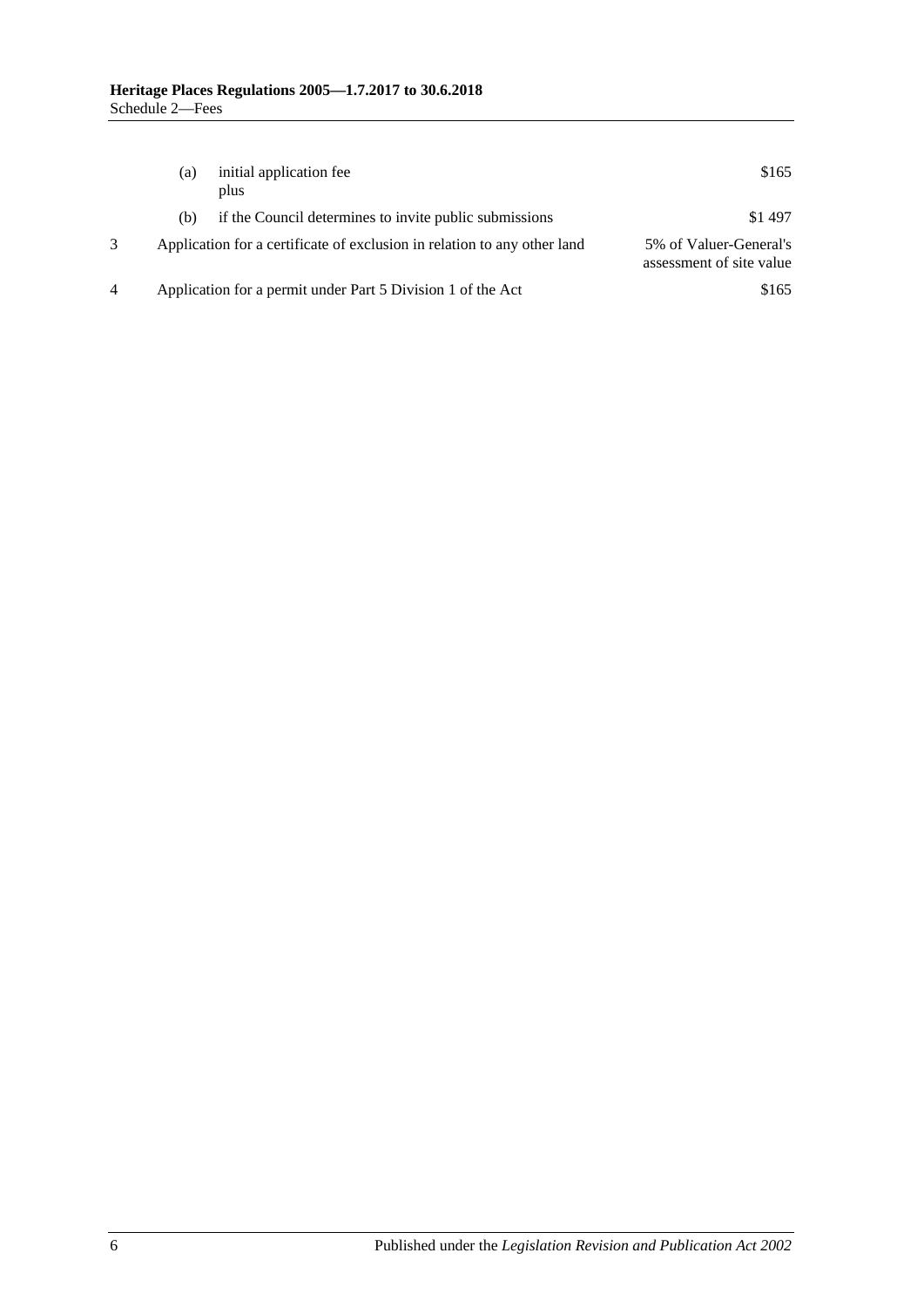# <span id="page-6-0"></span>**Legislative history**

### **Notes**

- Variations of this version that are uncommenced are not incorporated into the text.
- Please note—References in the legislation to other legislation or instruments or to titles of bodies or offices are not automatically updated as part of the program for the revision and publication of legislation and therefore may be obsolete.
- Earlier versions of these regulations (historical versions) are listed at the end of the legislative history.
- For further information relating to the Act and subordinate legislation made under the Act see the Index of South Australian Statutes or www.legislation.sa.gov.au.

## **Legislation revoked by principal regulations**

The *Heritage Places Regulations 2005* revoked the following:

*Heritage Regulations 2005*

### **Principal regulations and variations**

New entries appear in bold.

| Year No  |     | Reference                | Commencement      |
|----------|-----|--------------------------|-------------------|
| 2005 240 |     | Gazette 17.11.2005 p3978 | $17.11.2005:$ r 2 |
| 2006 81  |     | Gazette 15.6.2006 p1706  | $1.7.2006$ : r 2  |
| 2007     | 156 | Gazette 7.6.2007 p2555   | $1.7.2007:$ r 2   |
| 2008     | 130 | Gazette 5.6.2008 p2125   | $1.7.2008:$ r 2   |
| 2009     | 121 | Gazette 4.6.2009 p2567   | 1.7.2009: r2      |
| 2010     | 91  | Gazette 10.6.2010 p2784  | $1.7.2010$ : r 2  |
| 2011 69  |     | Gazette 9.6.2011 p2088   | $1.7.2011$ : r 2  |
| 2012 74  |     | Gazette 31.5.2012 p2320  | $1.7.2012$ : r 2  |
| 2013 67  |     | Gazette 6.6.2013 p2145   | $1.7.2013$ : r 2  |
| 2014 173 |     | Gazette 19.6.2014 p2745  | $1.7.2014$ : r 2  |
| 2014 259 |     | Gazette 30.10.2014 p6236 | 31.12.2014: r 2   |
| 2015     | 129 | Gazette 18.6.2015 p2731  | $1.7.2015$ : r 2  |
| 2016 94  |     | Gazette 23.6.2016 p2239  | $1.7.2016$ : r 2  |
| 2017 170 |     | Gazette 22.6.2017 p2457  | 1.7.2017: r2      |
| 2018     | 121 | Gazette 21.6.2018 p2332  | $1.7.2018$ : r 2  |